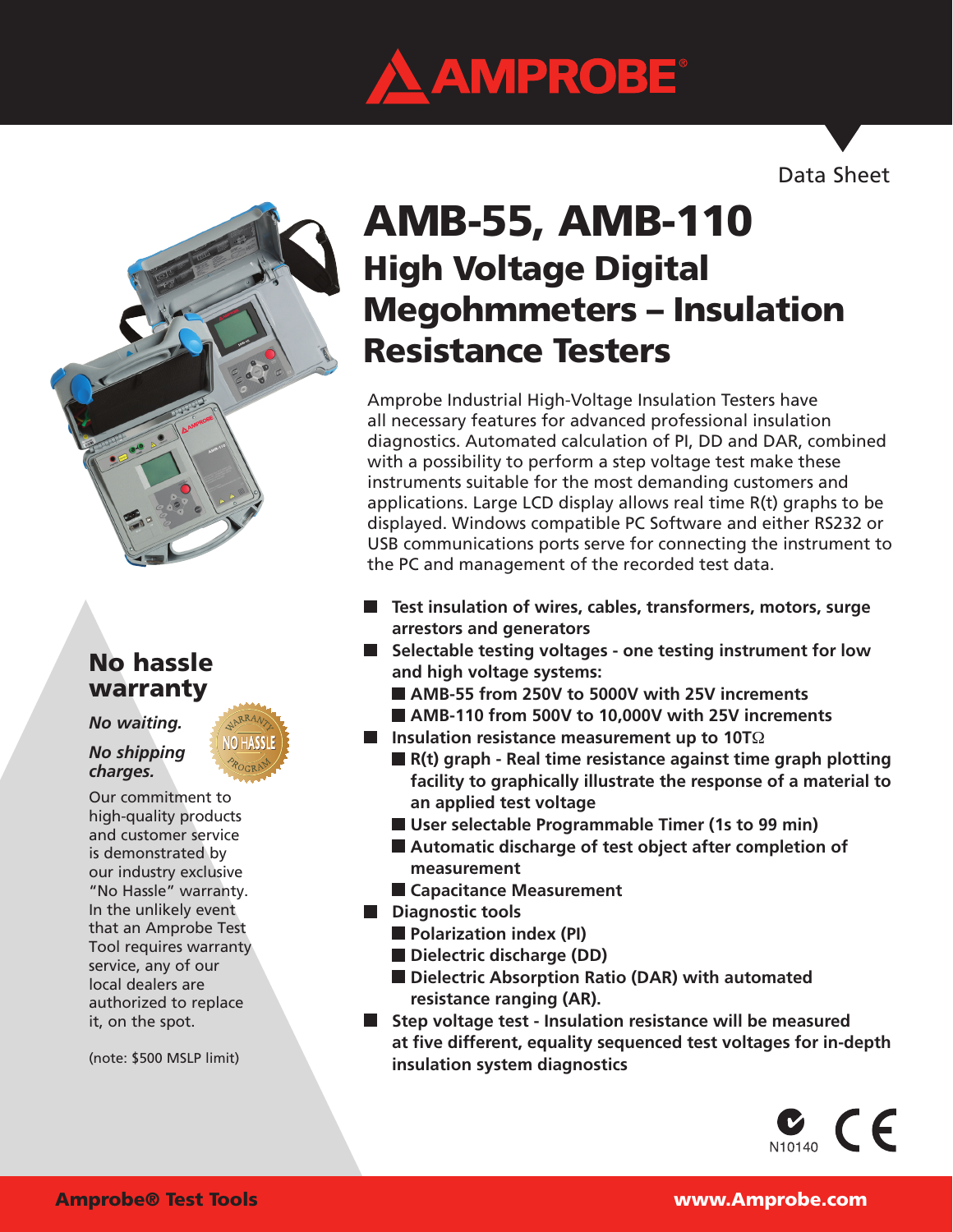

### AMB-55, AMB-110 High Voltage Digital Megohmmeters – Insulation Resistance Testers

- All parameters can be measured and displayed in one single measurement.
- **High charging capacity With 5 mA charging current insulation systems up to 50 μF can be quickly charged and tested.**
- High EM (noise) immunity Built in noise rejection filters and shielded test leads supplied in a **standard set make the instrument suitable for accurate insulation testing in environments with high EM interferences like HV switchyards or similar environments**
- **Handy, rugged carrying case**
- Dual power source receptacle or rechargeable batteries
- **Built in internal memory storing 1000 measurements with time and date**
- **CAT IV 600V overvoltage category for industrial applications**

| <b>Feature</b>                                  | <b>AMB-55</b>                                                                                                                                            | <b>AMB-110</b>                       | <b>Accuracy</b>                                                                                  |
|-------------------------------------------------|----------------------------------------------------------------------------------------------------------------------------------------------------------|--------------------------------------|--------------------------------------------------------------------------------------------------|
| <b>Insulation Resistance</b>                    | $0 - 999$ kΩ<br>$1.00 - 9.99$ , 10.0 - 99.9, 100 - 999 M $\Omega$<br>$1.00 - 9.99$ , $10.0 - 99.9$ , $100 - 999$ G $\Omega$<br>$1.00 - 10.00$ T $\Omega$ |                                      | $\pm$ (5% rdg + 3 dgts) below 1T $\Omega$<br>$\pm$ (15% rdg + 3 dgts) @ 1T $\Omega$ and<br>above |
| DC Test Voltage and Step Voltage                | 250 V to 5 kV, steps by 25 V                                                                                                                             | 500 V to 10 kV, steps by 25 V        |                                                                                                  |
| <b>Display Range Test Voltage</b>               | $0 - 5500V$                                                                                                                                              | $0 - 9999V$                          | $\pm$ (3% rdg + 3V)                                                                              |
|                                                 |                                                                                                                                                          | $\geq 10kV$                          | $\pm$ (3% of reading)                                                                            |
| <b>Current Display Range</b>                    | $0.00 - 9.99$ , 10.0 - 99.9, 100 - 999 nA<br>$1.00 - 9.99$ , $10.0 - 99.9$ , $100 - 999$ µA<br>$1.00 - 5.5$ mA                                           |                                      | $\pm$ (5% rdg + 0.05 nA)                                                                         |
| <b>Dielectric Absorption Ratio (DAR)</b>        | $0 - 99.9$                                                                                                                                               |                                      | $\pm$ (5% rdg + 2 dgts)                                                                          |
| <b>Polarization Index (PI)</b>                  | $0 - 99.9$                                                                                                                                               |                                      | $\pm$ (5% rdg + 2 dgts)                                                                          |
| Dielectric Discharge Test (DD)                  | $0 - 99.9$                                                                                                                                               |                                      | $\pm$ (5% rdg + 2 dgts)                                                                          |
| Leakage Current Display Range                   | $0 - 5.50$ mA                                                                                                                                            |                                      | $\pm$ (5% rdg + 2 dgts)                                                                          |
| <b>External Voltage Measurement</b>             | $0 - 600V$                                                                                                                                               |                                      | $\pm$ (3% rdg + 4V) @ 45 to 65Hz<br>and DC                                                       |
| <b>Capacitance Measurement</b>                  | $0.0 - 99.9$ , $100 - 999$ nF<br>$1.00 - 50.00 \mu F$                                                                                                    |                                      | $\pm (5\% \text{ rdq} + 4 \text{ nF})$                                                           |
| <b>Discharging Resistance</b>                   | 300 k $\Omega$                                                                                                                                           | 425 k $\Omega$                       | ±10%                                                                                             |
| <b>Mains Power Supply</b>                       | 90 - 260VAC, 45 - 60 Hz, 60VA                                                                                                                            |                                      |                                                                                                  |
| <b>Battery Power Supply</b>                     | 6 x 1.2V Ni-MH, IEC LR14                                                                                                                                 | 6 x 1.2V Ni-MH, IEC LR20             |                                                                                                  |
| Dimension (w x h x d)                           | 31 x 13 x 25 cm (12 x 5 x 10 in)                                                                                                                         | 36 x 16 x 33 cm (14.2 x 6.3 x 13 in) |                                                                                                  |
| Weight (without accessories,<br>with batteries) | 3 kg (6.6 lb)                                                                                                                                            | 5.5 kg (12.1 lb)                     |                                                                                                  |

### **General Specifications**

#### Amprobe® Test Tools

website: www.Amprobe.com email: info@amprobe.com Everett, WA 98203 Tel: 877-AMPROBE

#### Amprobe® Test Tools Europe

In den Engematten 14 79286 Glottertal, Germany Tel.: +49 (0) 7684 8009 - 0

**©2011 Amprobe Test Tools. All rights reserved. 4/2011 4039992 Rev A**

Data Sheet

#### Amprobe® Test Tools www.Amprobe.com